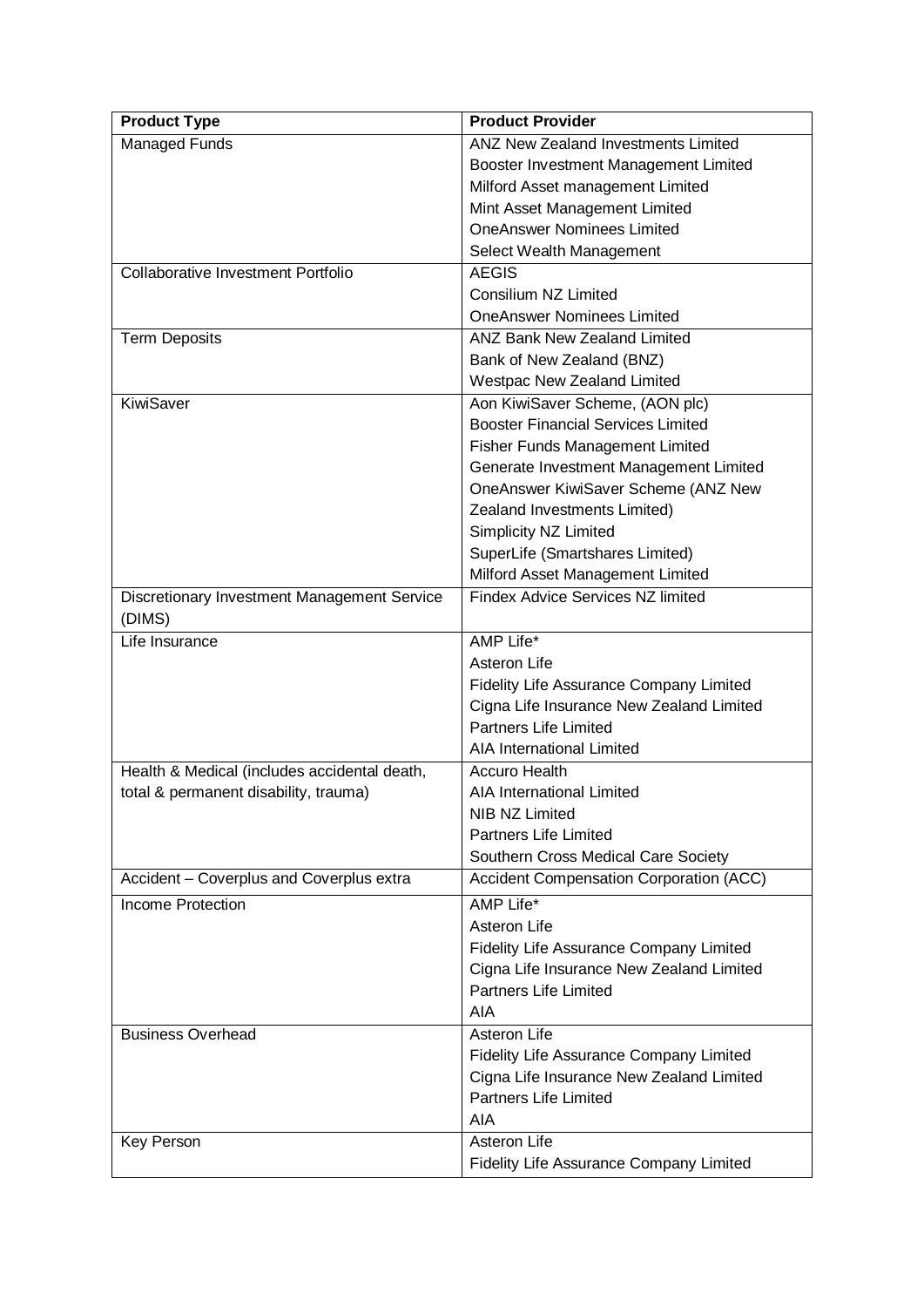|                               | Cigna Life Insurance New Zealand Limited                                             |
|-------------------------------|--------------------------------------------------------------------------------------|
|                               | <b>Partners Life Limited</b>                                                         |
|                               | AIA                                                                                  |
| Mortgage Protection           | AMP Life*                                                                            |
|                               | Asteron Life                                                                         |
|                               | Fidelity Life Assurance Company Limited                                              |
|                               | Cigna Life Insurance New Zealand Limited                                             |
|                               | <b>Partners Life Limited</b>                                                         |
|                               | AIA                                                                                  |
| <b>Shareholder Protection</b> | AMP Life*                                                                            |
|                               | Asteron Life                                                                         |
|                               | <b>Fidelity Life Assurance Company Limited</b>                                       |
|                               | Cigna Life Insurance New Zealand Limited                                             |
|                               | <b>Partners Life Limited</b>                                                         |
|                               | <b>AIA</b>                                                                           |
| General Insurance             | AIG Insurance New Zealand Limited                                                    |
|                               | <b>Allianz New Zealand Limited</b>                                                   |
|                               | Ando Insurance Group Limited                                                         |
|                               | <b>Berkshire Hathaway</b>                                                            |
|                               | Lloyds Bank                                                                          |
|                               | Chubb Insurance NZ Limited                                                           |
|                               | <b>Classic Cover Insurance Limited</b>                                               |
|                               | Club Auto Insurance (NZ) Limited                                                     |
|                               | Concordia Limited                                                                    |
|                               |                                                                                      |
|                               | Cover-more (NZ) Limited<br>Delta Insurance NZ Limited                                |
|                               | Dual New Zealand Limited                                                             |
|                               |                                                                                      |
|                               | <b>Euler Limited</b>                                                                 |
|                               | <b>Sage Partners Limited</b><br><b>IAG New Zealand Limited</b>                       |
|                               | Mecon Insurance Limited                                                              |
|                               |                                                                                      |
|                               | Nautical Marine Construction & Maintenance Limited<br>NM Insurance Solutions Limited |
|                               | Protecsure Pty Limited                                                               |
|                               | QBE Insurance (Australia) Limited                                                    |
|                               | <b>Rosser Underwriting Limited</b>                                                   |
|                               | Salt Marine Risks New Zealand Limited                                                |
|                               | <b>Star Insurance Limited</b>                                                        |
|                               | Sunderland Marine Insurance Company Limited                                          |
|                               | <b>TAI Limited</b>                                                                   |
|                               | <b>TLC Insurance Limited</b>                                                         |
|                               | <b>UAA Limited</b>                                                                   |
|                               | Vero Insurance New Zealand Limited                                                   |
|                               | Zurich Australian Insurance Limited                                                  |
| Personal Lending              | <b>ANZ Bank New Zealand Limited</b>                                                  |
|                               | <b>ASB bank Limited</b>                                                              |
|                               | <b>Avanti Finance Limited</b>                                                        |
|                               | Bank of New Zealand                                                                  |
|                               | <b>Bluestone Servicing NZ Limited</b>                                                |
|                               | First Mortgage Trust                                                                 |